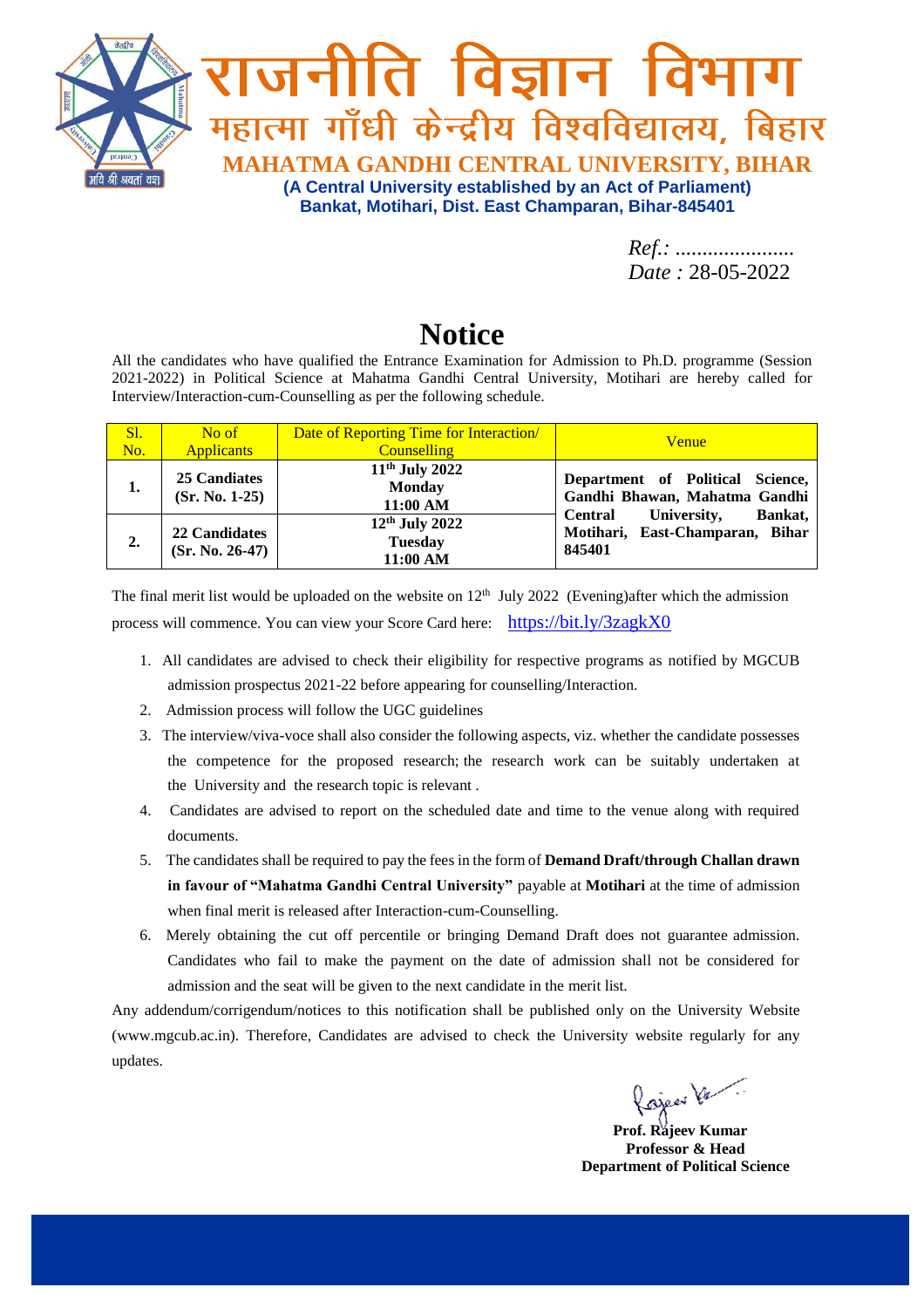## **LIST OF CANDIDATES FOR INTERACTION-CUM-COUNSELING**

| <b>S. No.</b> | <b>Candidate ID</b> | <b>Candidate Name</b>                  | <b>Father Name</b>              | <b>Category</b> | <b>Marks</b><br><b>Scored</b> |
|---------------|---------------------|----------------------------------------|---------------------------------|-----------------|-------------------------------|
| 1             | MGCUB-STUD-21-3466  | PUJA KUMARI                            | PRAKASH SHARMA                  | General         | 75                            |
| 2             | MGCUB-STUD-21-17623 | RAVI PRAKASH                           | <b>JILEDAR TIWARI</b>           | <b>EWS</b>      | 73                            |
| 3             | MGCUB-STUD-21-4528  | SAVITA KUMARI                          | <b>ZALIN DAS</b>                | <b>SC</b>       | 69                            |
| 4             | MGCUB-STUD-21-4227  | KUMAR DEVASHISH                        | MUNESHWAR YADAV                 | General         | 67                            |
| 5             | MGCUB-STUD-21-5715  | <b>JITENDRA KUMAR</b><br><b>PASWAN</b> | KANHAIYA PASWAN                 | <b>SC</b>       | 64                            |
| 6             | MGCUB-STUD-21-1775  | <b>VINIT KUMAR</b>                     | RAJESH MISHRA                   | <b>PWD</b>      | 64                            |
| 7             | MGCUB-STUD-21-3779  | <b>HARIOM</b>                          | PREM CHAND                      | OBC             | 63                            |
| 8             | MGCUB-STUD-21-4257  | <b>ASHUTOSH PATHAK</b>                 | DEEN DAYAL PATHAK               | <b>PWD</b>      | 62                            |
| 9             | MGCUB-STUD-21-4867  | PANKAJ KUMAR JHA                       |                                 | <b>EWS</b>      | 62                            |
| 10            | MGCUB-STUD-21-6141  | <b>ASHUTOSH KUMAR</b>                  | <b>JITENDRA KUMAR</b>           | General         | 62                            |
| 11            | MGCUB-STUD-21-5121  | <b>OMPRAKASH KUMAR</b>                 | SATYANARAYAN SAH                | OBC             | 61                            |
| 12            | MGCUB-STUD-21-3950  | <b>ANUPAM PATHAK</b>                   | DEEN DAYAL PATHAK               | General         | 61                            |
| 13            | MGCUB-STUD-21-4876  | <b>AMAN KUMAR</b>                      | RAMGARIB PRASAD                 | <b>SC</b>       | 59                            |
| 14            | MGCUB-STUD-21-4626  | SIDHI KUMARI                           | <b>TAPASVI UPADHYAY</b>         | <b>EWS</b>      | 59                            |
| 15            | MGCUB-STUD-21-17286 | <b>HEMA</b>                            | RADHARAMAN                      | General         | 59                            |
| 16            | MGCUB-STUD-21-5076  | <b>SUDHA BHARTI</b>                    | RAJENDRA KUMAR                  | <b>SC</b>       | 58                            |
| 17            | MGCUB-STUD-21-17283 | <b>ANUP RAJ</b>                        | LAL BABU SINGH                  | OBC             | 58                            |
| 18            | MGCUB-STUD-21-4817  | SAUMYA                                 | AMRESH CHANDRA<br><b>TIWARI</b> | General         | 57                            |
| 19            | MGCUB-STUD-21-98    | <b>BALJEET KUMAR</b><br><b>SINGH</b>   | <b>DEVENDRA SINGH</b>           | OBC             | 56                            |
| 20            | MGCUB-STUD-21-6592  | SRISHTI JAISWAL                        | AJAY KUMAR JAISWAL              | OBC             | 55                            |
| 21            | MGCUB-STUD-21-4247  | <b>BABLI KUMARI</b>                    | KRISHNA NATH TIWARI             | General         | 55                            |
| 22            | MGCUB-STUD-21-4968  | DEEPAK KUMAR                           | <b>NARESH KUMAR</b>             | <b>SC</b>       | 54                            |
| 23            | MGCUB-STUD-21-2715  | SANJAY KUMAR                           | RAM BAHADUR YADAV               | OBC             | 54                            |
| 24            | MGCUB-STUD-21-3971  | AMZAD ALAM                             | RAFI ALAM                       | OBC             | 54                            |